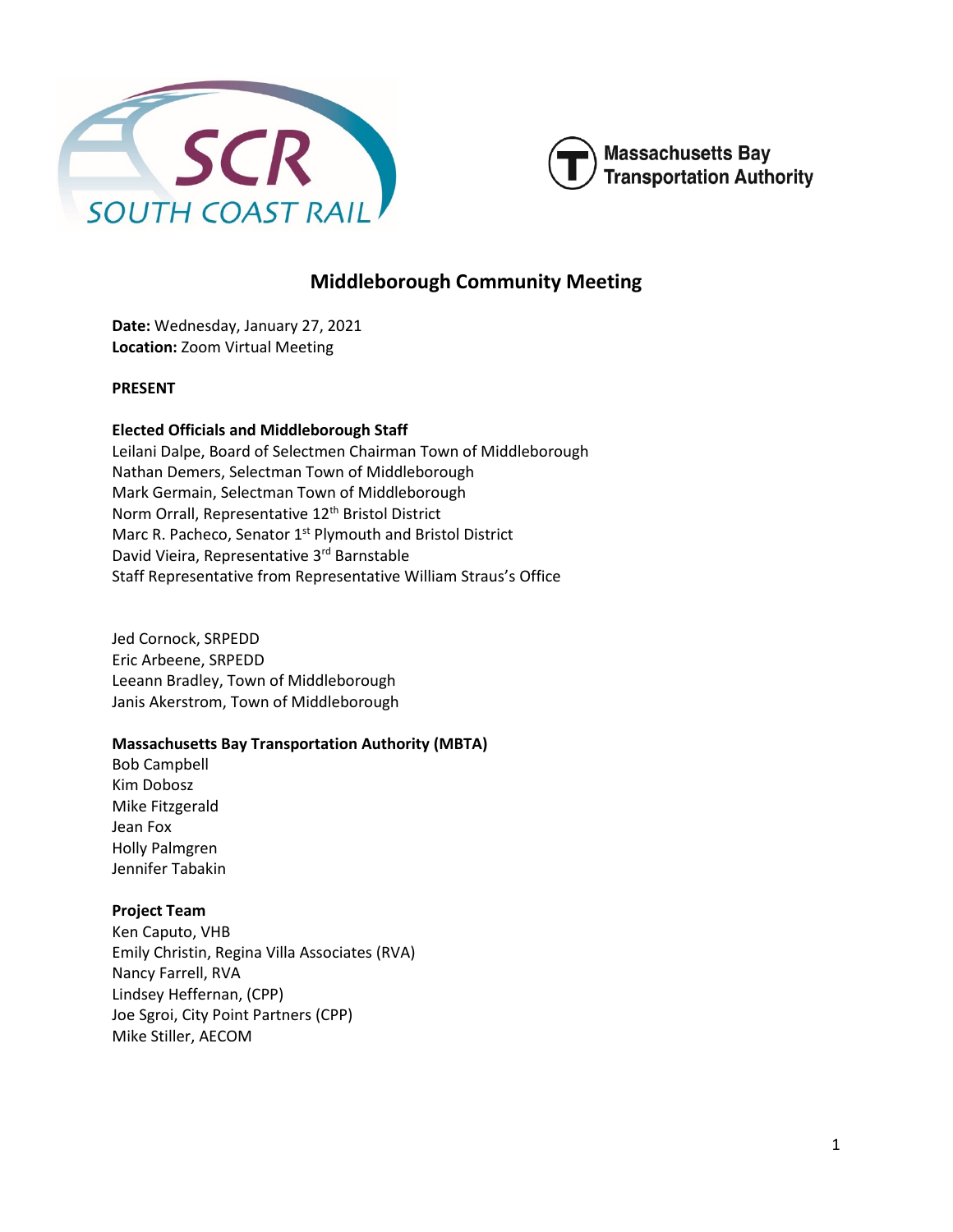### **PRESENTATION[1](#page-1-0)**

Nancy Farrell, RVA team member and meeting moderator, opened the meeting and went over the protocols for the virtual meeting.

Nancy Farrell introduced the presentation speakers: South Coast Rail Program Director, Jennifer Tabakin; South Coast Rail Director of Community Engagement, Jean Fox; South Coast Rail Director of Design Administration, Bob Campbell and South Coast Rail Director of Construction, Kim Dobosz. Nancy welcomed the attendees and thanked everyone on the team, MassDOT, the MBTA, the town of Middleborough and Chairman Leilani Dalpe for helping to arrange this meeting today.

Jean Fox gave a summary of the project status and update (slide 3) as it pertains to Phase 1 of the overall SCR project. J. Fox said project is still on track for Phase 1 service by the end of 2023 and that construction has started on both lines of the project.

J. Fox also provided a summary (slide 4) of the elements of the Fall River Secondary and New Bedford Mainline packages. J. Fox then went into more detail of the New Bedford Main Line/Middleborough Secondary contract elements (slide 5) which include 27 miles of track, 4 new stations, 1 layover at Wamsutta, 18 Grade Crossings, and 11 Culverts. To put this into context, J. Fox reviewed the first visible steps that are currently happening in construction (slide 6) which include tree clearing, environmental work along the right-of-way, and delivery of supplies. She also noted that work will only take place during the hours of 7am and 3:30pm and that all contracts must comply with health and safety regulations regarding Covid-19.

Holly Palmgren described the steps taken for environmental protection during construction (slide 7) which includes erosion controls, protection fencing, weekly SWPPP inspections, culvert replacements, RAM plans and training for Conservation Commission members to inspect permitted areas.

Kim Dobosz described what more to expect during Construction (slide 8) such as pre-construction pest and rodent management as well as dust control and management. K. Dobosz also mentioned that grade crossing work will have to occur in 24 hour shifts over a weekend to get the work done efficiently.

J. Fox showed a rendering and layout of the Middleborough Station (slides 9 and 10) and pointed out the driveway entrance from Route 105, 500 parking spots, accessible and bus drop-off, bicycle storage and accessible ramp to new pedestrian crossing on Route 28. J. Fox then mentioned the traffic improvements due to the new station which will include: an adaptive traffic control system, new signage and new pedestrian access improvements such as a signal beacon for crossing. J. fox then showed a map of where these improvements will take place as well as a sample of what the Hawk Pedestrian Crossing System will look like (slide 14).

J. Fox mentioned how cooperative the stakeholders in the town of Middleborough have been and how much has been invested in Middleborough in the past due to this cooperation. There has been updated

<span id="page-1-0"></span><sup>&</sup>lt;sup>1</sup> The presentation is available on the Documents & Meeting Materials page of the project website: [www.mass.gov/south-coast-rail.](http://www.mass.gov/south-coast-rail)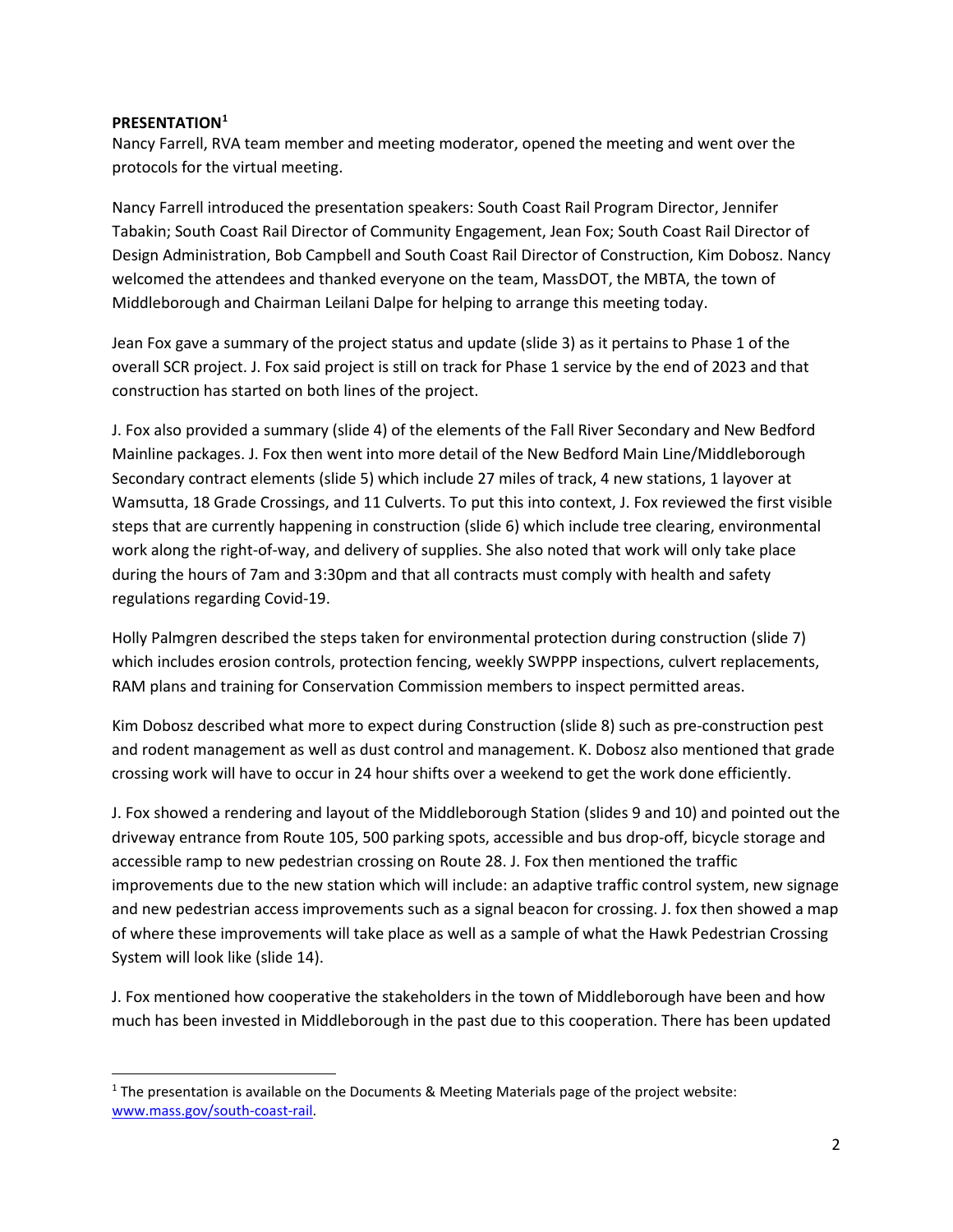traffic information, MassDOT has been able to invest \$1.3 million to improve the rotary and its operation and in FY15 \$8,000 was invested for an Open Space and Recreation Plan.

K. Dobosz then showed pictures of the current construction on the project (slides 17, 18 and 19) which includes site clearing at Middleborough Station and offloading of rail in Freetown.

J. Fox showed a graphic of the schedule (slide 20) and reiterated how the project is on schedule to start service at the end of 2023. J. Fox encouraged attendees to sign up for Construction Update emails from South Coast Rial which will keep residents informed on where work will be starting and when.

Eric Arbenne provided an update from SRPEDD (slide 23). E. Arbenne described the Chapter 40R Zoning and Planning Around the Rail. E. Arbenne described the benefits of a Chapter 40R which include incentive payments to the town as well as density bonuses. The characteristics of this type of zoning include 8-20+ units per acre, 20% of housing units must be affordable, and the town has permission to develop design guidelines.

E. Arbenne mentioned the allowed uses for John Glass Square sub-district which would be under 40R, due to higher density housing and non-residential uses or Residence B district, General Use District or Business District. E. Arbenne showed the current timeline for Middleborough on this issue (slide 26) which is roughly in the middle of the process and explained if it is approved then vote will still have to go through the town.

Jed Cornock noted that the zoning district change from Residence B to General Use historic allows for commercial development while keeping historical characteristics. J. Cornock also mentions that there is website where residents can track the progress of Middleborough's Chapter 40R, [www.SRPEDD.org/Middleborough-40r.](http://www.srpedd.org/Middleborough-40r)

J. Fox encouraged everyone to use the hotline, 774-762-7000 (slide 28) if they have any issues due to the South Coast Rail Project and also mentioned that the SCR team is available to meet with residents, business and elected officials during construction to discuss issues and update stakeholders.

J. Fox showed the project website address (slide 29), [www.mass.gov/southcoastrail](http://www.mass.gov/southcoastrail) as well as an email address for residents to send comments[, southcoastrail@dot.state.ma.us](mailto:southcoastrail@dot.state.ma.us) and again the hotline number. She also encouraged attendees to participate in any virtual public meeting taking place involving the project.

# Q&A Session:

- 1. Chairman Leilani Dalpe: Three concerns, 1) Safety on the project regarding WRPD regulation, 2) Traffic Mitigation with the potential of shuttles 3) Smart economic development by widening the bridge over railway to connect to landlocked land. She is hopeful that the South Coast Rail Team will make these items happen.
- 2. Rep. Orrall: Thanked the team for having this meeting and strong communication. He received complaints about night work that he would like to address and is also really pushing for economic development of the landlocked land.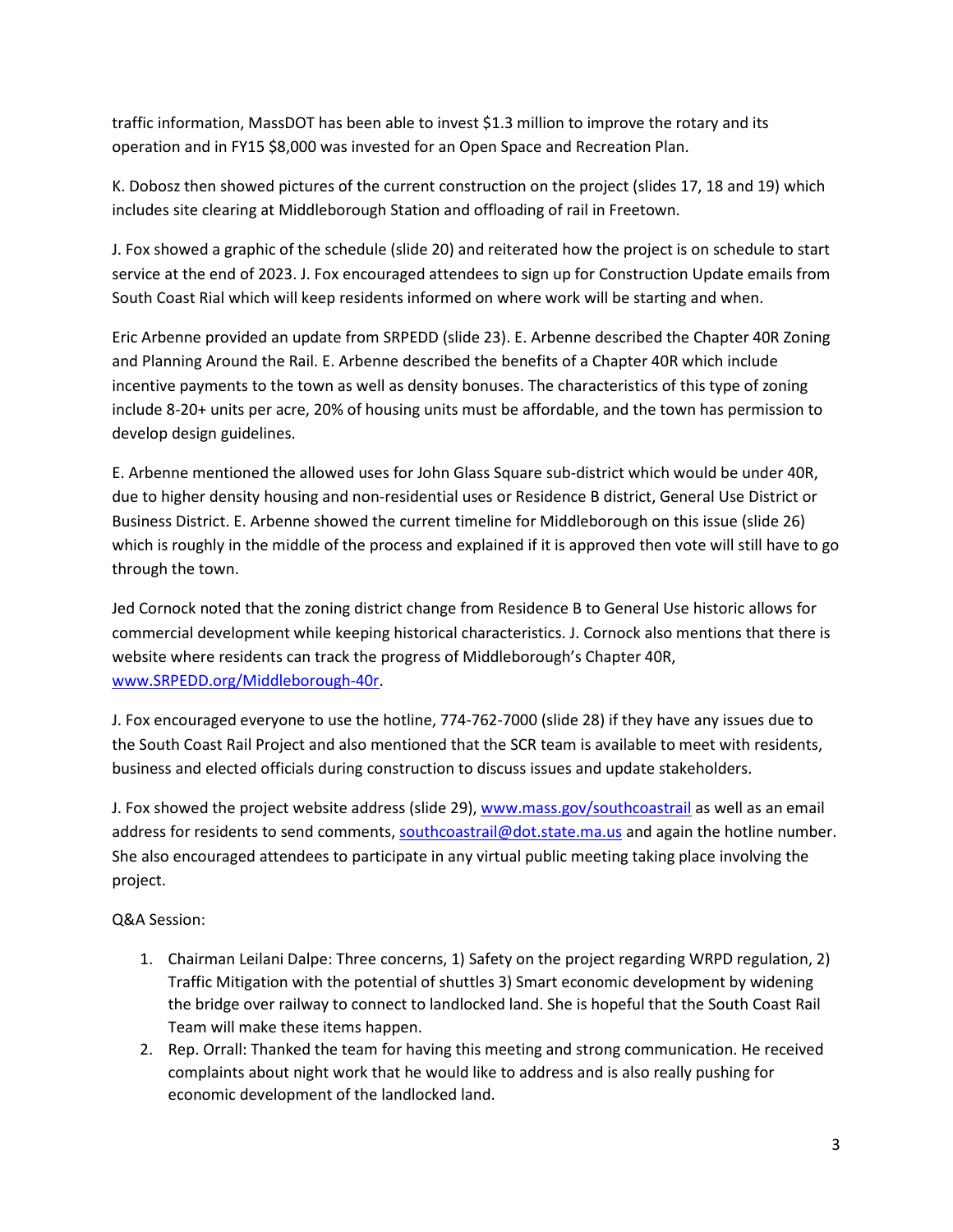- a. K. Dobosz said that she is sure the night work was not a product of South Coast Rail and is almost certain that it is freight trains making the noise. She reiterates that we only work during the day on this project so far and when night work is necessary residents will be notified about 2 weeks prior.
- 3. Rep. Vieira: No question just wanted to state that he was attending to represent the town of Bourne.
- 4. Mike Solimin (Attendee): Mr. Solimin asked if the pandemic and lack of ridership will affect the funding for the South Coast Rail project.
	- a. J. Fox said that this is state money that is set aside for this project specifically, so yes, project will be funded.
- 5. Allin Frawley (Attendee): Asked what the traffic intersections will be rated after mitigation.
	- a. N. Farrell said we did not have that type of information with us that evening. She directed him to the SCR website and the town website but also said we will get back to him with that information.
- 6. Kerryn Snyder (Attendee): Asked when the recording of the meeting will be up on the website. a. N. Farrell said usually the following day but if not within 48 hours.
- 7. Alan Melchoir (Attendee): Asked if we could speak more on the improved traffic controls on 105, how will they handle rush hour. Also asked if the traffic plans took into effect the Lakeville Hospital.
	- a. N. Farrell said yes, the traffic improvements do take into effect the development of the Lakeville Hospital. The development of the Lakeville Hospital project was evaluated assuming that our mitigation was in place and that there does not appear to be any impact going into Middleborough. Coordination of the traffic lights and traffic study shows that a lot of the traffic will be coming off the highway or from the south, so it will not come through the town. she said that Also said that if he sends an email, we can get that information to him.
- 8. David (Attendee): Asked when the Middleborough Station comes online what happens to the current Lakeville Station.
	- a. J. Fox said the Lakeville station will stay there, the MBTA does not like to let go of property that they have, it is currently serving the Cape Flyer and it could be used for overflow so it will stay where it is.
- 9. Joshua (Attendee): No question but just wanted to express how glad he is that the South Coast Rail Project is finally happening and that he feels it will greatly benefit the economy especially small businesses in the area.
- 10. George S. (Attendee): He read in the Herald that the deficit of the MBTA is going to increase and asked if that will affect their assessments.
	- a. N. Farrell says that is a complex question and that assessments are determined by legislation and believes than any answer would be a little speculation, but they will investigate it and see if they can provide an answer.
- 11. Arthur Battistini (Attendee): He was attending on behalf of the Historical Society and just wanted listeners to know that the Historical Society will reach out to the residents if there is any new zoning in their area.
- 12. Donna C. (Attendee): A resident that called about noise during the night.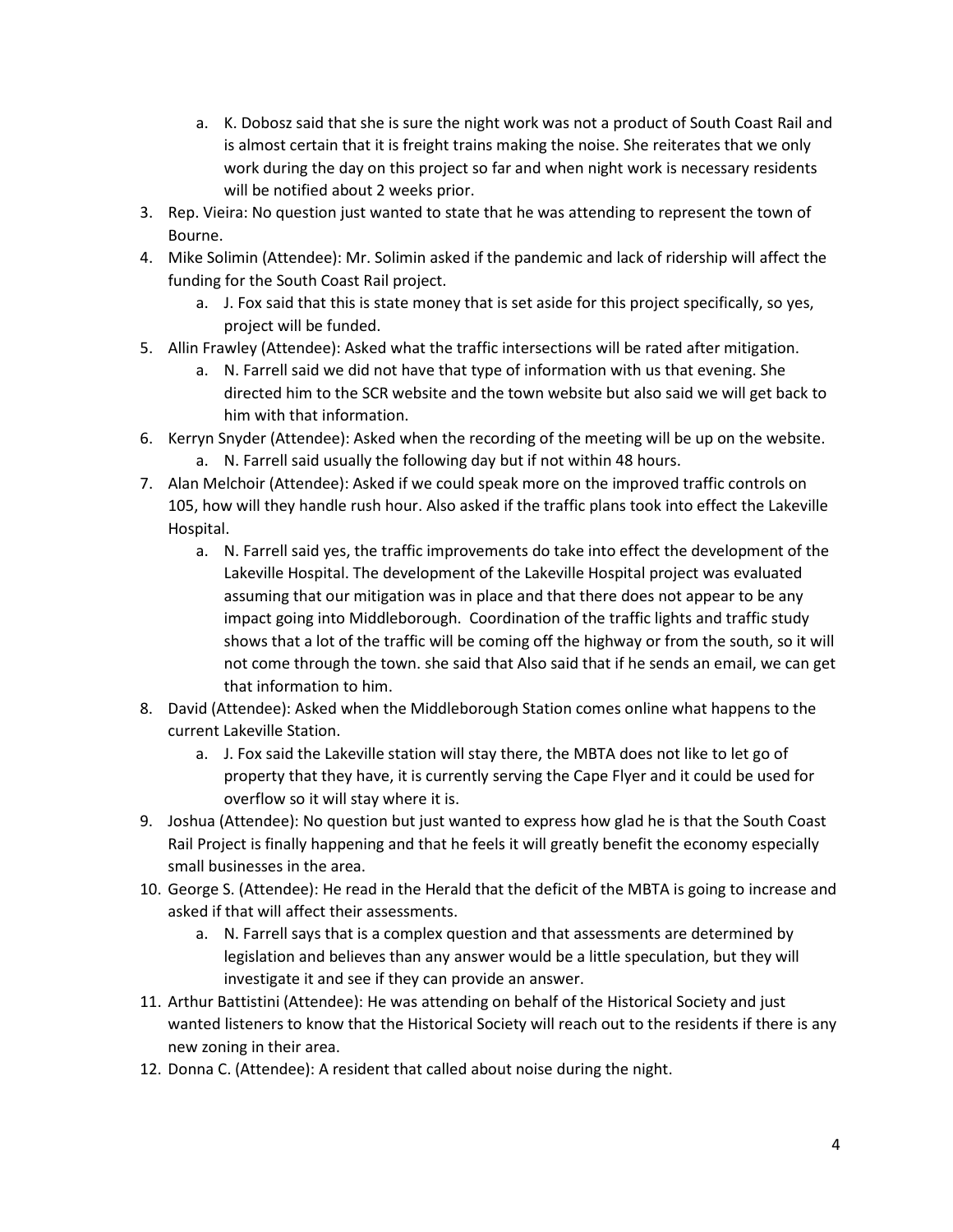- a. N. Farrell reiterated that noise it is not from SCR project, and she would need to contact who is making the noise, which the team is happy to help track down.
- 13. Selectman Demers: Asked if putting signage on the highway to let commuters know the Middleborough Station lot is full would be feasible.
	- a. N. Farrell says that the project does not handle the MBTA parking decisions, but she will connect the town to the sector of the MBTA who handles parking to make note of that.
- 14. Tim Hazelton (Attendee): Asked what the expected parking capacity at the new station is.
	- a. J. Fox said there are 500 spaces for vehicles. Based on ridership studies, a lot of those riders were coming from the south so they will now have a closer station to go to since we are building stations further south.
- 15. Tim Hazelton (Attendee): Asked if there is a draft schedule.
	- a. J. Fox said no there is not, but riders can use the current schedule for reference.
- 16. Joanne Bouve (Attendee): She lives in the Groves and said that the noise is coming from the freight trains but the fact that South Coast Rail has cleared trees from that area, more noise has occurred.
	- a. N. Farrell recommended these residents to contact CSX (the freight company)
	- b. L. Dalpe said that the town is taking steps toward legal action about this issue. She told these residents to call the health department so their complaint goes on file and they can use as evidence toward CSX.
- 17. Sen. Pacheco: Asked the team to make sure they send his office all meeting notifications, he asked how many people were on the meeting, stated that he did not like this format of a virtual meeting, and asked if the Middleborough Station will be connecting to the cape.
	- a. N. Farrell explained that we can connect him to the group that is handling that study to get him further information.
- 18. L. Dalpe: Wanted to mention that Alan Slavin the Selectman from Wareham wanted to know any information on any continuation of the line to Wareham. L. Dalpe said that N. Farrell already touched on that and no need to go further.
- 19. Tracy Craig McGee (Attendee): Wanted to know what is going to be done about the traffic on 105/28 area with 1 lane road diet proposal, and also the bottlenecking under the bridge and how truck traffic is going to affect that.
	- a. N. Farrell said that there was a traffic study done and they can make this information available if requested.
	- b. L. Bradley said that studies showed road diet will not affect bottlenecking.
	- c. B. Campbell said that the road diet is not included in the project at this time. There will continue to be two lanes of traffic in each direction over the two railroad bridges just north of the 28/105 intersection.
	- d. L. Bradley wanted to add that the trucks will be prohibited from going through Middleborough. They will be directed to 495 instead of through town.
- 20. Robert La Tremouille: Asked for meaningful information on platforms connecting to route 128.
	- a. K. Caputo said the pedestrian slope walkway to get from the sidewalk to platform will be accessible and also have stairs. There will only be a pedestrian walkway, no vehicular driveway.
- 21. Tim Hazelton: Asked about SRTA in New Bedford and Fall River.
	- a. N. Farrell said the other carriers have been contacted and there have been discussions.